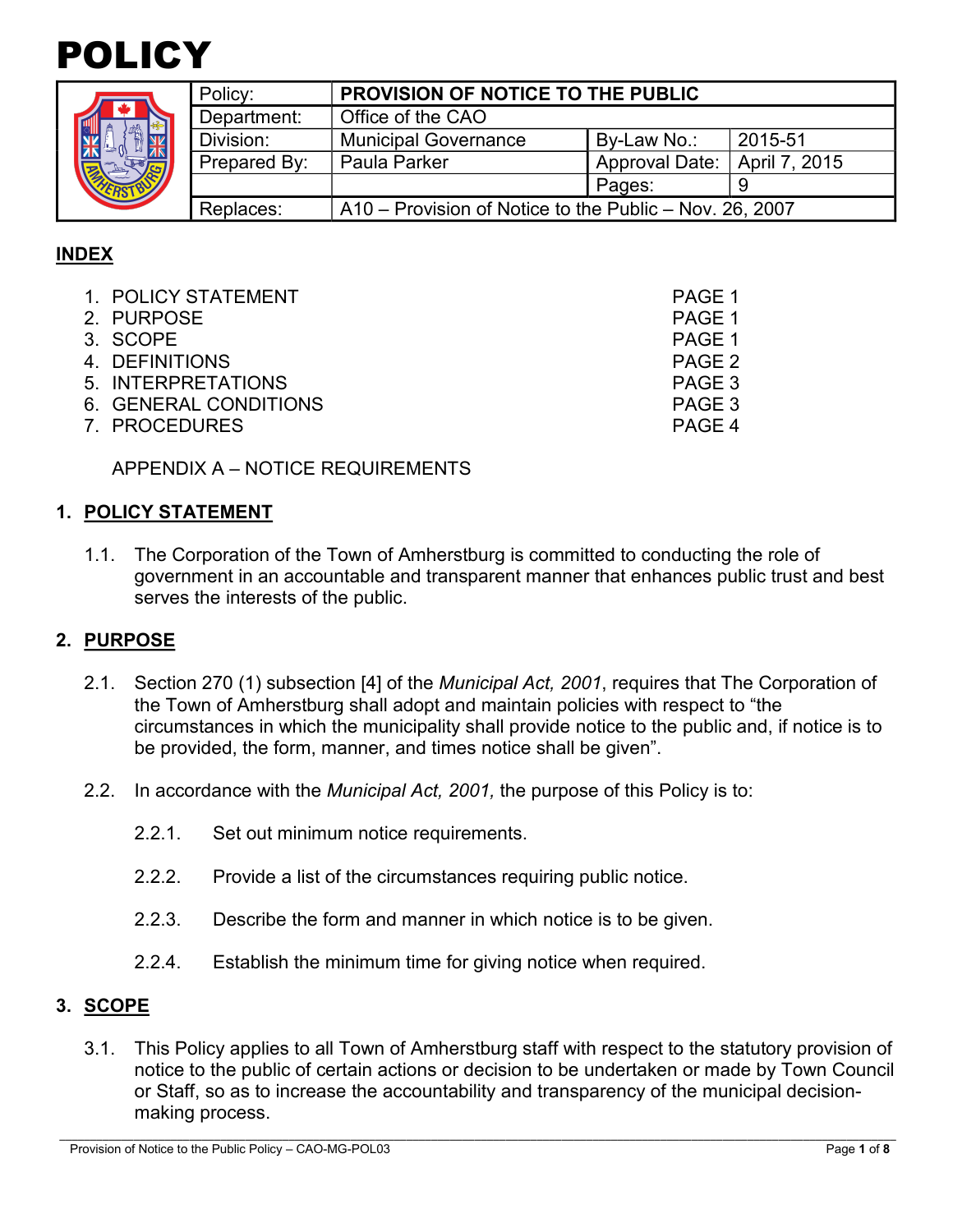- 3.2. The provision of notice standards as contained in this Policy are considered a minimum and may be exceeded by Town Staff at their discretion.
- 3.3. This policy shall be reviewed every five years from the date it becomes effective, and/or at the discretion of the CAO.

### **4. DEFINITIONS**

- 4.1. **Accountability** means how Council, Staff, Committees and Local Boards are held to account for their actions.
- 4.2. **Act** means the *Municipal Act, 2001, S.O. 2001, c. 25*, as amended and revised.
- 4.3. **Chief Administrative Officer (CAO)** is the Chief Administrative Officer for the Corporation of the Town of Amherstburg.
- 4.4. **Clerk** means the Municipal Clerk for the Corporation of the Town of Amherstburg.
- 4.5. **Council** refers to the current elected Council for the Corporation of the Town of Amherstburg. This includes, as an entirety, the Mayor, Deputy Mayor and Councillors.
- 4.6. **Director** is the person responsible for direction and operational control of a division as defined on the Town's organizational structure.
- 4.7. **Due Consideration** means giving the utmost thought and regard for cause and effect for all parties involved.
- 4.8. **Form of Notice** may include Notice by Mail, Notice by Newspaper, and Notice by Website or any combination thereof as set out in Schedule "A".
- 4.9. **Manager** reports directly to a Director (or the CAO in some instances) and who is responsible for a department within a division of the Corporation, as defined on the Town's organizational structure.
- 4.10. **Newspaper** means a printed publication in sheet form in general circulation, which is published regularly at intervals of not longer than one (1) week consisting in part of news of current events of general interest and sold or distributed to primarily residents of the Town and whose circulation, in the opinion of the Clerk, provides reasonable means of notification to the general public.
- 4.11. **Notice by Mail** means notification in writing forwarded to participants through Canada Post delivery to the last known address, at the date of sending such notice, of the person(s) being notified.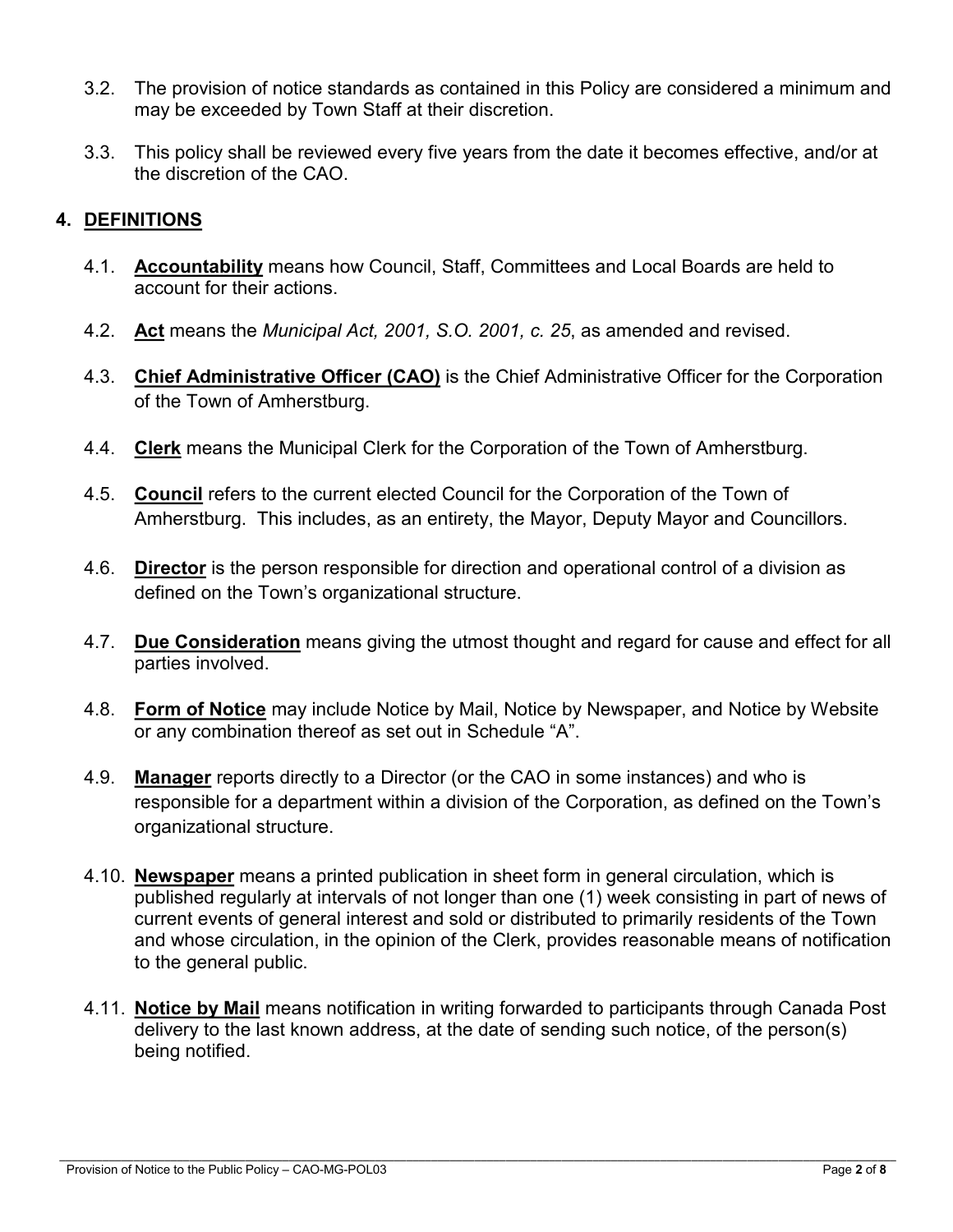- 4.12. **Notice by Personal Delivery** means notification in writing delivered by an employee or an agent of the Town to the last known address, at the date of delivering such notice, of the person(s) being notified.
- 4.13. **Notice by Website** means notification posted on the Town's official website at http://www.amherstburg.ca.
- 4.14. **Public Meeting** means a meeting held by Council or Committee, to consider general or specific matters that are within the domain and jurisdiction of the Council of Committee for the Town.
- 4.15. **Senior Management Team (SMT)** is comprised of the Chief Administrative Officer and the Directors. If a Director is unavailable, a delegate may be assigned.
- 4.16. **Subject Matter** means the issue, measure, requirement, meeting or other matter or thing in respect of which notice is required to be given.
- 4.17. **Town** is the Corporation of the Town of Amherstburg.
- 4.18. **Treasurer** means the Director of Finance.

# **5. INTERPRETATIONS**

5.1. Any reference to this Policy to any statute or any section of a statute shall, unless expressly stated, be deemed to be reference to the statute as amended, restated or re-enacted from time to time. Any references to a By-law or Town policy shall be deemed to be a reference to the most recent passed policy or By-law and any replacements thereto.

# **6. GENERAL CONDITIONS**

- 6.1. Where the Corporation of the Town of Amherstburg is required to give notice under a provision of the Act, it shall, except as otherwise provided by the Act or a subsequent Regulation, give notice in the form and in the manner and at the times provided in this policy.
- 6.2. The notice will have all of the following attributes:
	- 6.2.1. Be in writing.
	- 6.2.2. Describe the Subject Matter under consideration or otherwise involved.
	- 6.2.3. Set out the date, time, and location of any meeting at which the Subject Matter will be considered.
	- 6.2.4. Where written submissions may be made by the recipient of a notice, the notice shall contain the name and the title of the Town official to whom the submissions are to be sent, together with the address of the official, and the deadline for receipt of said submissions.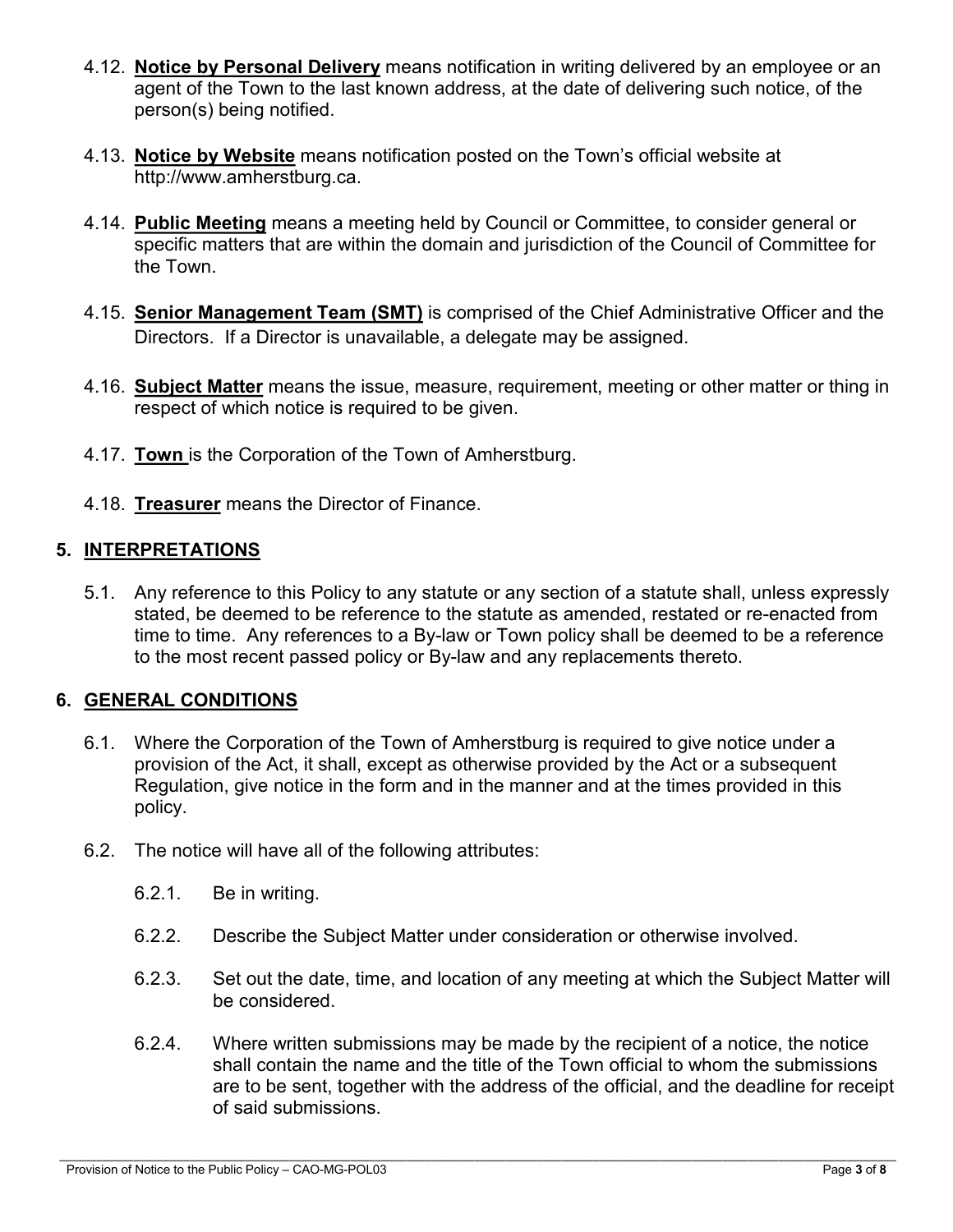- 6.2.5. Be clearly identified as notice given by the Corporation of the Town of Amherstburg.
- 6.3. Notice will be given in the manner and at the times set forth in the Appendix A which is hereby declared to form part of this Policy.
- 6.4. The provision of notice standards as contained in this Policy are considered adequate, but that greater or more comprehensive notice may be given by Town Staff when deemed necessary.
- 6.5. Except where otherwise provided in this Policy, or in the Act or subsequent Regulation, the following rules will govern notice given pursuant to this Policy:
	- 6.5.1. Notice given by mail will be deemed to have been received on the  $5<sup>th</sup>$  day following the mailing of the notice.
	- 6.5.2. Any person entitled to notice may at any time waive the requirements of notice.
	- 6.5.3. Where a notice does not strictly comply with the provisions of this Policy but would substantially inform a reasonable person of the Subject Matter to which the notice relates, the notice shall be deemed to be adequate and in compliance with this Policy.
	- 6.5.4. Where notice has been given respecting a Subject Matter and the Subject Matter is adjourned or otherwise postponed to a fixed date and the new date is openly announced at the public meeting when the Subject Matter was originally to be considered or otherwise dealt with, it shall not be necessary to give further notice.
	- 6.5.5. Where notice is required to be given to an owner of land, the owner shall be deemed to be the person shown on the last revised assessment roll of the Town, at the address shown on the roll, provided that if the Clerk of the Town has received written notice of a change of ownership, the notice shall be given instead to the new owner at the address set out in the notice.
- 6.6. In the event a matter arises which, in the opinion of the CAO (or designate) in consultation with the Mayor, is considered to be of an urgent or time sensitive nature, or which could affect the health or well-being of the residents of the Town of Amherstburg, or if a State of Emergency is declared, or if so advised by a Provincial Ministry, the Clerk shall make their best efforts to provide as much prior notice as is reasonable under the circumstances or will provide notice of the action as soon as possible following the action and will present a report to Council for ratification.

# **7. PROCEDURES**

Administration has the authority to establish procedures for implementing this policy and to amend those procedures as required in the best interests of the Town with the concurrence of the CAO, Town Solicitor (if required), and Council.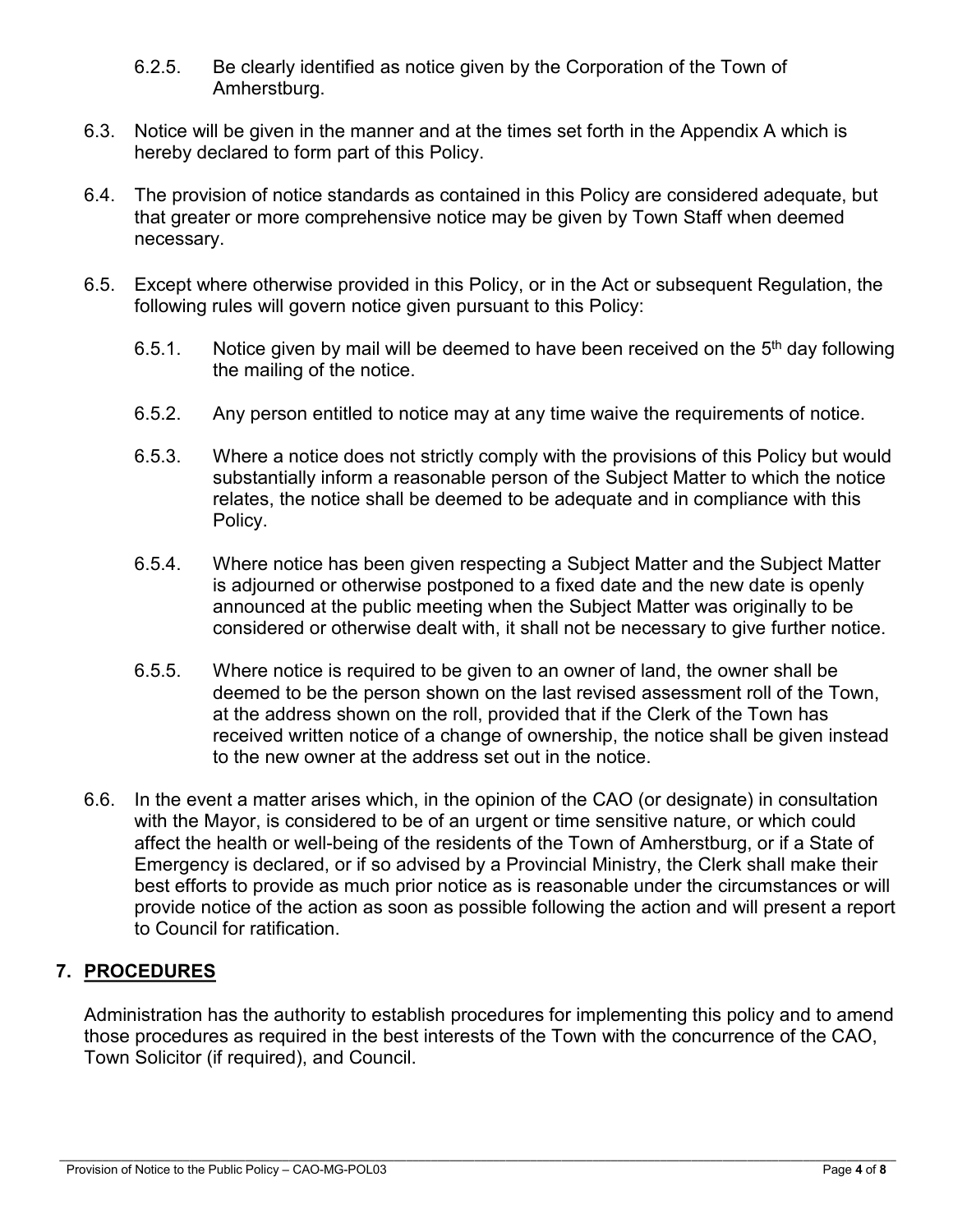# **APPENDIX A – NOTICE REQUIREMENTS**

- 1. In this schedule:
	- 1.1. Notice Method #1 means notice given by ordinary, prepaid mail.
	- 1.2. Notice Method #2 means notice given by prepaid registered mail.
	- 1.3. Notice Method #3 means notice delivered personally to the person to be notified.
	- 1.4. Notice Method #4 means notice published in a newspaper once a week for two (2) or more successive weeks.
	- 1.5. Notice Method #5 means notice published in a newspaper as soon as reasonable possible for one (1) occurrence.
	- 1.6. Notice Method #6 means notice posted on the Town's website for two (2) or more successive weeks.
	- 1.7. Notice Method #7 means notice posted on the Town's website as soon as reasonable possible for a minimum of at least one (1) occurrence.
	- 1.8. Notice Method #8 means notice posted on the property affected.
	- 1.9. Notice Method #9 means notice deemed sufficient by the CAO.
- 2. The following Table shall apply to notices given as governed by the *Municipal Act, 2001.*

| <b>Item</b><br><b>Section of Municipal Act, 2001</b> |                                                                | <b>Recommended Notice</b><br><b>Method</b>                                                                                                                     |  |
|------------------------------------------------------|----------------------------------------------------------------|----------------------------------------------------------------------------------------------------------------------------------------------------------------|--|
| 2.1                                                  | Section 34 (1)<br>Highway closing procedure                    | #4 and/or #6                                                                                                                                                   |  |
| 2.2                                                  | Section 35<br>Restricting common law right of<br>passage       | #4 and/or #6                                                                                                                                                   |  |
| 2.3                                                  | Section 40 $(3)(f)$<br>Toll highways                           | #4 and/or #6                                                                                                                                                   |  |
| 2.4                                                  | Section 48<br>Naming private roads                             | #4 and/or $#6$                                                                                                                                                 |  |
| 2.5                                                  | Section 60<br>Entry on land, snow fences                       | Formal notice not required                                                                                                                                     |  |
| 2.6                                                  | Section 61 (1)<br>Entry on land, naming highways               | Formal notice not required                                                                                                                                     |  |
| 2.7                                                  | Section 61 (2)<br>Entry on land, naming private roads          | Formal notice not required.                                                                                                                                    |  |
| 2.8                                                  | Section 62 (1)<br>Entry on land, tree trimming                 | Formal notice not required                                                                                                                                     |  |
| 2.9                                                  | Section $62(2)$<br>Entry on land, tree trimming<br>(emergency) | Formal notice not required. If possible, due<br>consideration should be given to landowner to<br>advise of action, prior to undertaking the<br>required works. |  |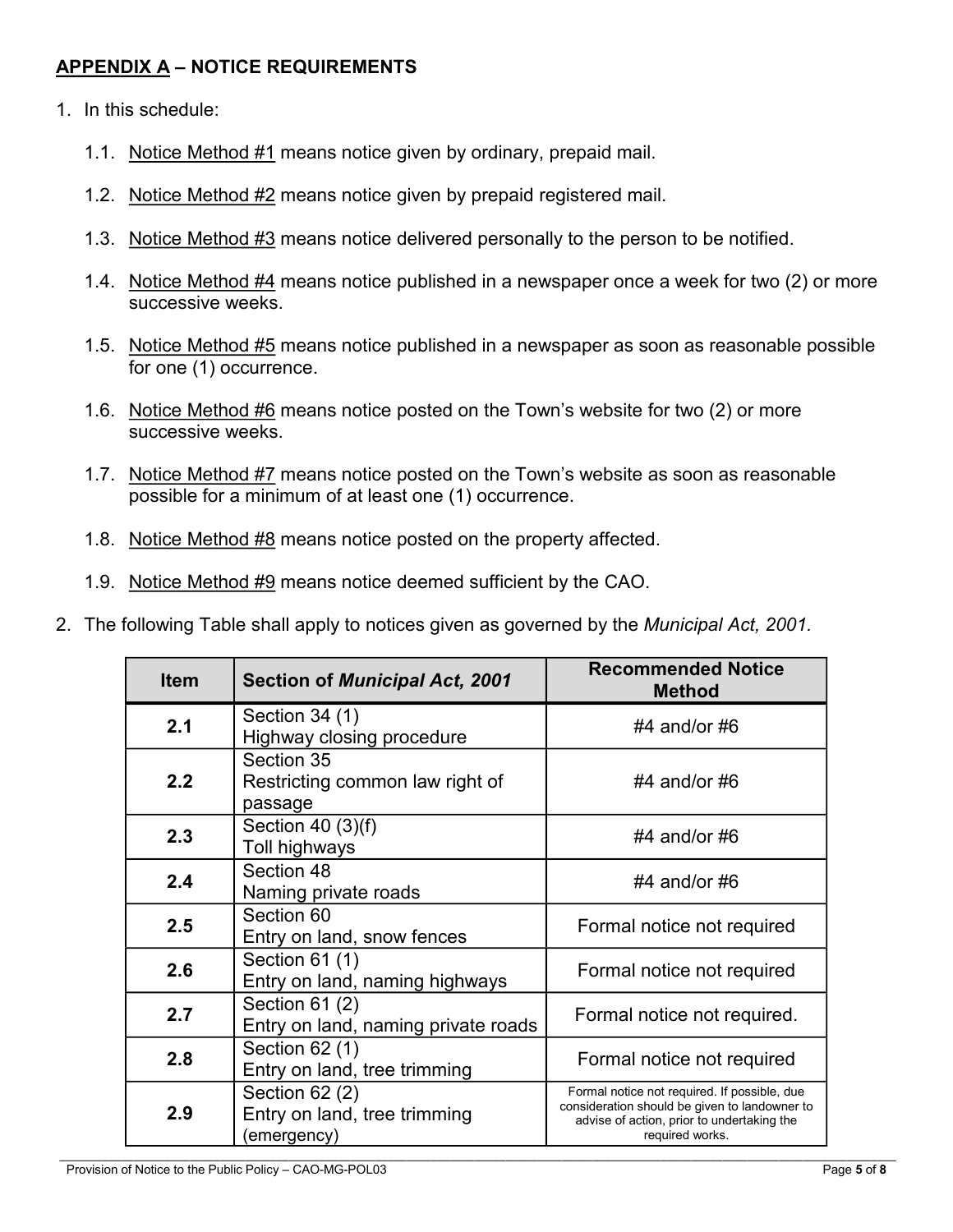| <b>Item</b> | <b>Section of Municipal Act, 2001</b>                                                           | <b>Recommended Notice</b><br><b>Method</b>                                                                                                                                                                                        |
|-------------|-------------------------------------------------------------------------------------------------|-----------------------------------------------------------------------------------------------------------------------------------------------------------------------------------------------------------------------------------|
| 2.10        | Section 81 (3)<br>Shut off of public utility                                                    | #1 or #3 or #8                                                                                                                                                                                                                    |
| 2.11        | Section 99<br><b>Advertising Devices By-law</b>                                                 | #5 or #7                                                                                                                                                                                                                          |
| 2.12        | Section 110 (5)<br><b>Agreements for Municipal Capital</b><br><b>Facilities</b>                 | Upon the passing of a by-law<br>permitting a municipality to<br>enter into an agreement under<br>this section, the clerk of the<br>municipality shall give written<br>notice of the by-law to the<br><b>Minister of Education</b> |
| 2.13        | Section 110 (8)<br><b>Agreements for Municipal Capital</b><br>Facilities (tax exemption by-law) | #1                                                                                                                                                                                                                                |
| 2.14        | Section 151 (1)<br>Powers re: licences                                                          | #7                                                                                                                                                                                                                                |
| 2.15        | Section 151 (2)<br>Power to suspend a licence                                                   | #1 or #3                                                                                                                                                                                                                          |
| 2.16        | Section 173 (3)<br>Proposal to restructure                                                      | #4 (prior to a public meeting)                                                                                                                                                                                                    |
| 2.17        | Section 187 (1)<br>Change of name                                                               | #4 (prior to a public meeting)                                                                                                                                                                                                    |
| 2.18        | Section 206<br><b>Establishing BIA's</b>                                                        | #1                                                                                                                                                                                                                                |
| 2.19        | Section 210(1)<br><b>BIA By-law</b>                                                             | #1                                                                                                                                                                                                                                |
| 2.20        | Section 211(1)<br><b>BIA repealing By-law</b>                                                   | #1                                                                                                                                                                                                                                |
| 2.21        | Section 216 (1)<br>Power to dissolve or change local<br>boards                                  | #1                                                                                                                                                                                                                                |
| 2.22        | Section 217 (1)<br>Composition of council of local<br>municipality                              | $#4$ (prior to a public meeting)                                                                                                                                                                                                  |
| 2.23        | Section 222(1)<br><b>Establishment of Wards</b>                                                 | #4 and/or $#6$                                                                                                                                                                                                                    |
| 2.24        | Section 222(3)<br><b>Establishment of Wards: By-law</b><br>passed                               | $#5$ and/or $#7$ (within 15 days)                                                                                                                                                                                                 |
| 2.25        | Section 238 (2)<br>Procedural By-law                                                            | As stated in the Procedural By-<br>law                                                                                                                                                                                            |
| 2.26        | Section 290 & 291<br>Yearly & Multi-Budget: Adopt or<br>Amend                                   | #4 and/or $#6$                                                                                                                                                                                                                    |
| 2.27        | Section 295 (1)<br><b>Publication of Financial Statements</b>                                   | #5 and/or #7 (within 60 days)                                                                                                                                                                                                     |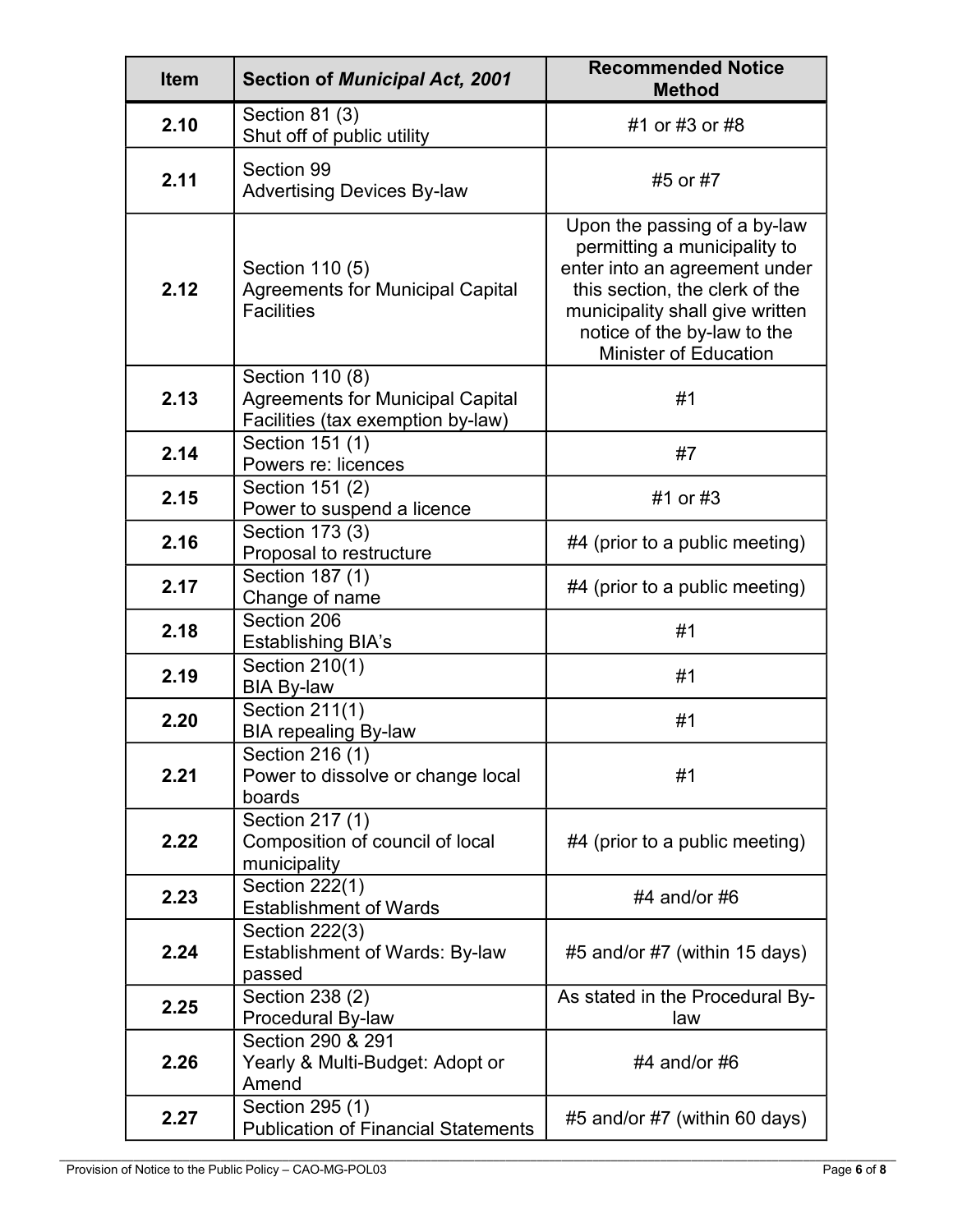| <b>Item</b> | <b>Section of Municipal Act, 2001</b>                                                                                 | <b>Recommended Notice</b><br><b>Method</b>                                                             |
|-------------|-----------------------------------------------------------------------------------------------------------------------|--------------------------------------------------------------------------------------------------------|
| 2.28        | Section 297(4)<br>Auditors right to access                                                                            | #1 or #3                                                                                               |
| 2.29        | Section 331 (9)<br><b>Taxes on Eligible Properties</b>                                                                | #1 (within 60 days)                                                                                    |
| 2.30        | Section 343(1)<br>Tax bill                                                                                            | #1 (at least 21 days before<br>taxes are due)                                                          |
| 2.31        | Section 348 (2)(3)<br>Determination of tax status                                                                     | #1                                                                                                     |
| 2.32        | Section 350 (1)<br>Obligations of tenant: taxes owned                                                                 | #1                                                                                                     |
| 2.33        | Section 357 (5)<br>Cancellation, reduction, refund of<br>taxes: meeting                                               | #1 (at least 14 days before<br>meeting)                                                                |
| 2.34        | Section 357 (6)<br>Cancellation, reduction, refund of<br>taxes: decision                                              | #1 (within 14 days of decision)                                                                        |
| 2.35        | Section 358 (9)<br>Overcharges caused by a gross or<br>manifest error: meeting                                        | #1 (at least 14 days before<br>meeting)                                                                |
| 2.36        | Section 358 (10)<br>Overcharges caused by a gross or<br>manifest error: decision                                      | #1 (within 14 days of decision)                                                                        |
| 2.37        | Section 359 (2)(b)<br>Increase of taxes resulting of any<br>undercharged cause by gross or<br>manifest error: meeting | #1 (at least 14 days before<br>meeting)                                                                |
| 2.38        | Section 359 (3)<br>Increase of taxes resulting of any<br>undercharged cause by gross or<br>manifest error: decision   | #1 (within 14 days of decision)                                                                        |
| 2.39        | Section 374 (1)<br>Notice of registration of tax arrears<br>certificate                                               | #1 (within 60 days)                                                                                    |
| 2.40        | Section 379 (1)<br>Public sale: tax arrears certificate                                                               | #1                                                                                                     |
| 2.41        | Section 379 (5)(b)<br>Conduct of sale: notice of vesting                                                              | #4 and/or $#6$                                                                                         |
| 2.42        | Section 380 (3)<br>Payment into court: proceed of sale                                                                | #1 (within 60 days)                                                                                    |
| 2.43        | Section 386.2 (1)<br>Tax sales: entering to carry out<br>inspection without warrant                                   | $#2$ or $#3$ (7 days before<br>inspection)                                                             |
| 2.44        | Section 391 (1)<br>By-laws re: fees and charges                                                                       | Notice is provided through the posting<br>of the council or committee agenda<br>on the Town's website. |